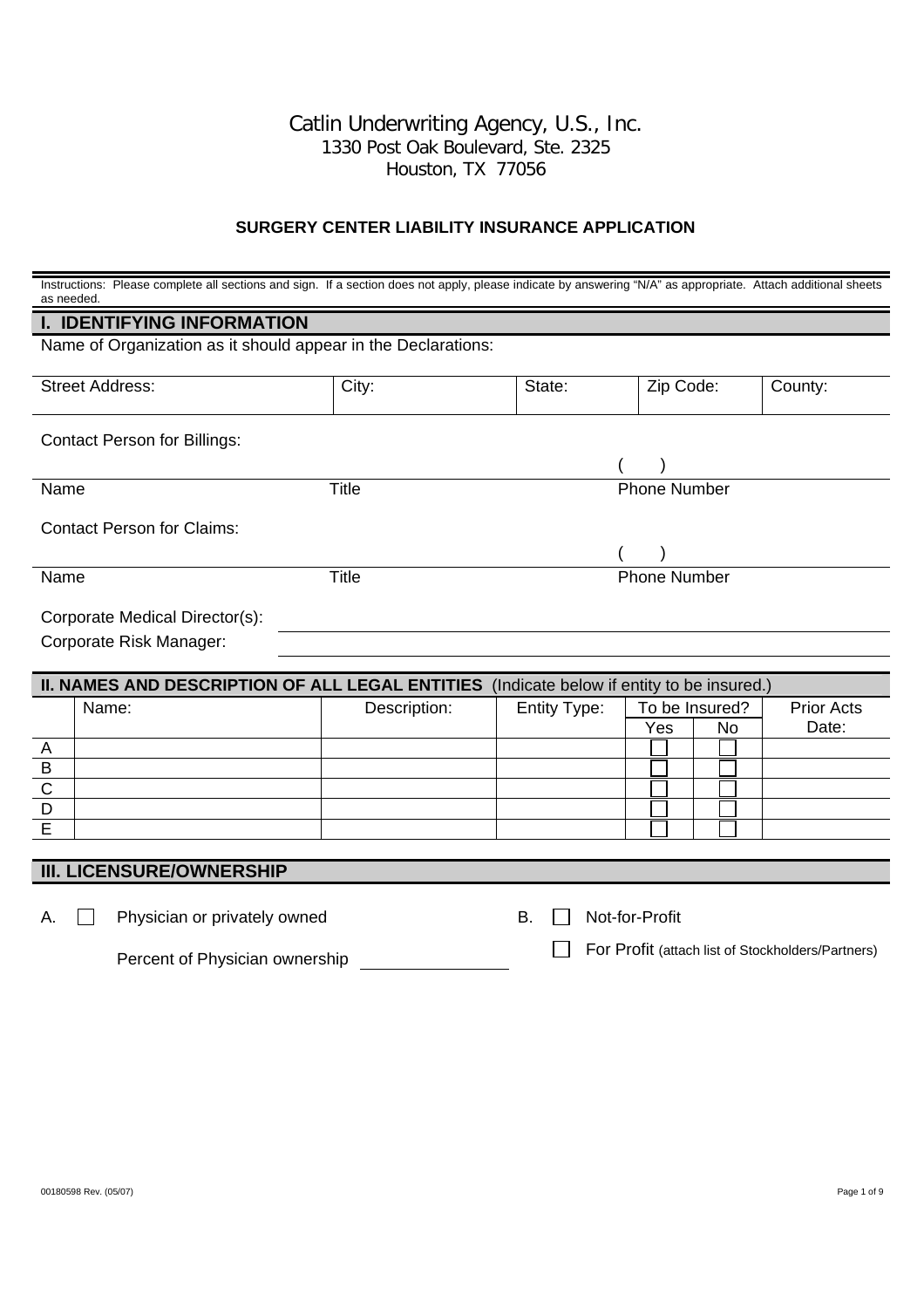| <b>Effective Date:</b>                                                                                                                                                        |                   |             | <b>Retroactive Date:</b> |                     | Deductible/SIR:         |                                 |                            |
|-------------------------------------------------------------------------------------------------------------------------------------------------------------------------------|-------------------|-------------|--------------------------|---------------------|-------------------------|---------------------------------|----------------------------|
| \$100,000/\$300,000                                                                                                                                                           |                   |             | \$200,000/\$600,000      |                     | \$250,000/\$750,000     |                                 |                            |
| \$500,000/\$1,000,000                                                                                                                                                         |                   |             | \$500,000/\$1,500,000    |                     | \$1,000,000/\$3,000,000 |                                 |                            |
| A "tail" policy is generally available as an option of your expiring Claims Made Policy. Are you<br>$\Box$ Yes<br>∏No                                                         |                   |             |                          |                     |                         |                                 |                            |
| purchasing a tail?                                                                                                                                                            |                   |             |                          |                     |                         |                                 |                            |
| V. PROFESSIONAL LIABILITY INSURANCE COVERAGE (for previous five year period)                                                                                                  |                   |             |                          |                     |                         |                                 |                            |
| Insurance Company                                                                                                                                                             | Policy<br>Number  |             | <b>Policy Period</b>     | Limits of Liability |                         | Deductible or<br>SIR and Amount | Coverage Form              |
| Carrier:                                                                                                                                                                      |                   | Effective:  |                          | \$                  |                         | Deductible<br><b>SIR</b>        | Claims-Made<br>Occurrence  |
| Premium:                                                                                                                                                                      |                   | Expiration: |                          |                     | \$                      |                                 | Retro Date:                |
| Carrier:                                                                                                                                                                      |                   | Effective:  |                          | \$                  |                         | Deductible<br><b>SIR</b>        | Claims-Made<br>□Occurrence |
| Premium:                                                                                                                                                                      |                   | Expiration: |                          |                     | \$                      |                                 | Retro Date:                |
| Carrier:                                                                                                                                                                      |                   | Effective:  |                          | \$                  |                         | Deductible<br><b>SIR</b>        | Claims-Made<br>Occurrence  |
| Premium:                                                                                                                                                                      |                   | Expiration: |                          |                     | \$                      |                                 | Retro Date:                |
| Carrier:                                                                                                                                                                      |                   | Effective:  |                          | \$                  |                         | Deductible<br><b>SIR</b>        | Claims-Made<br>Occurrence  |
| Premium:                                                                                                                                                                      |                   | Expiration: |                          |                     | \$                      |                                 | Retro Date:                |
| Carrier:                                                                                                                                                                      |                   | Effective:  |                          | \$                  |                         | Deductible<br><b>SIR</b>        | Claims-Made<br>Occurrence  |
| Premium:                                                                                                                                                                      |                   | Expiration: |                          |                     | \$                      |                                 | Retro Date:                |
| Has any insurance company canceled or refused to renew your Professional Liability<br>Yes<br>No<br>insurance policy(ies)?                                                     |                   |             |                          |                     |                         |                                 |                            |
| If "Yes," please explain:                                                                                                                                                     |                   |             |                          |                     |                         |                                 |                            |
|                                                                                                                                                                               |                   |             |                          |                     |                         |                                 |                            |
| Does the applicant own, operate, manage or have an interest in a hospital, nursing                                                                                            |                   |             |                          |                     |                         |                                 |                            |
| home, outpatient clinic, pharmacy, laboratory, dispensary, transportation service, or<br>other health care-related organization not listed in question 1 of this application? |                   |             |                          |                     |                         | Yes                             | No                         |
|                                                                                                                                                                               |                   |             |                          |                     |                         |                                 |                            |
| If "Yes," please explain:                                                                                                                                                     |                   |             |                          |                     |                         |                                 |                            |
|                                                                                                                                                                               |                   |             |                          |                     |                         |                                 |                            |
| <b>VI. OPERATIONS</b>                                                                                                                                                         |                   |             |                          |                     |                         |                                 |                            |
| Census data for past five years:<br>Α.                                                                                                                                        |                   |             |                          |                     |                         |                                 |                            |
|                                                                                                                                                                               |                   |             |                          |                     |                         |                                 |                            |
| Surgeries-                                                                                                                                                                    | $20$ <sub>—</sub> |             | $20$ <sub>—</sub>        | $20$ <sub>——</sub>  |                         | 20                              | 20                         |
| Local Anesthesia                                                                                                                                                              |                   |             |                          |                     |                         |                                 |                            |
| General Anesthesia                                                                                                                                                            |                   |             |                          |                     |                         |                                 |                            |
|                                                                                                                                                                               |                   |             |                          |                     |                         |                                 |                            |

**IV. COVERAGE REQUESTED**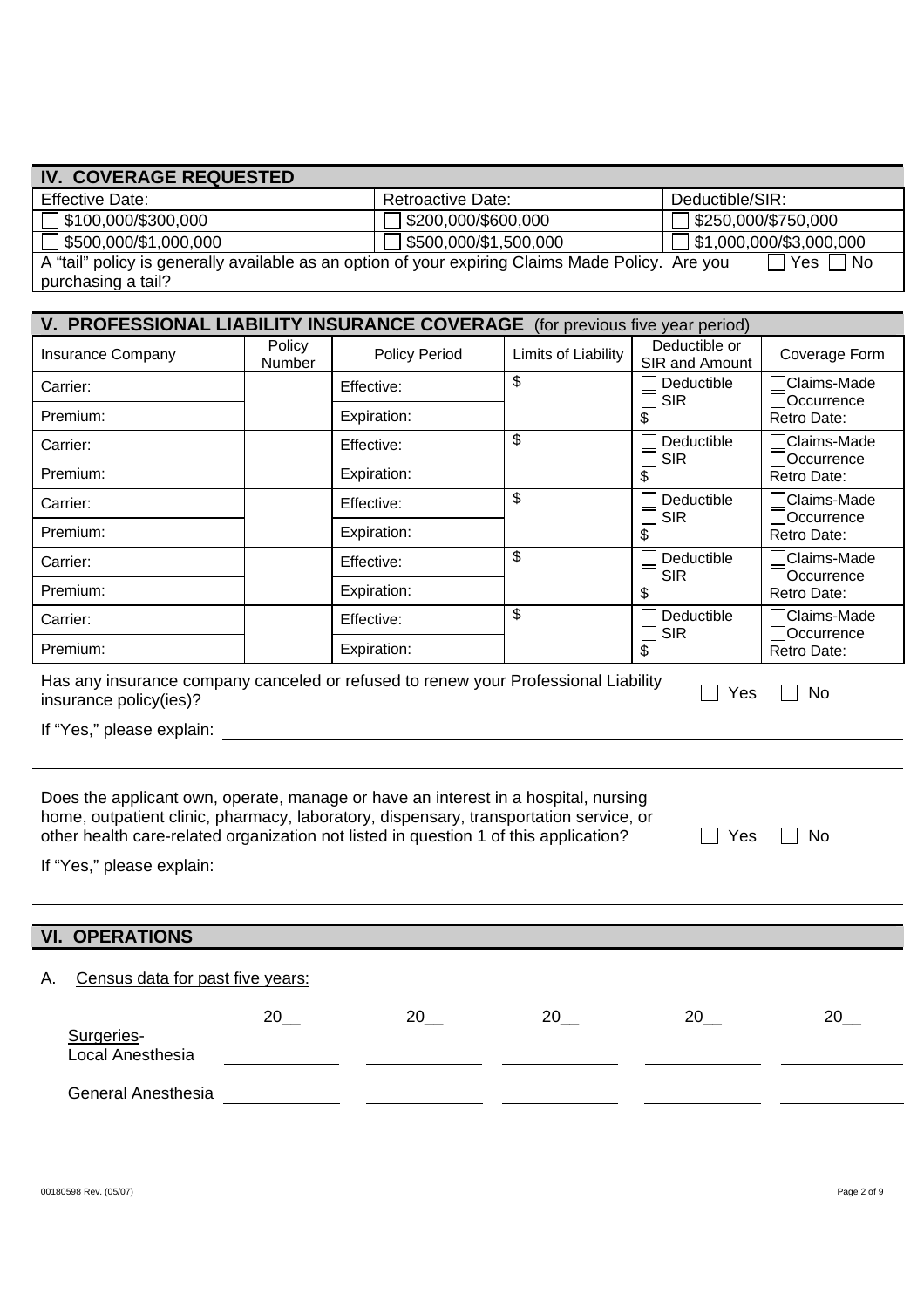| В. | Patient Mix:                     | 1. Fee for Service           | % |
|----|----------------------------------|------------------------------|---|
|    |                                  | 2. Pre-paid (HMO, PPO, etc.) | % |
|    |                                  | 3. Medicare                  | % |
|    |                                  | 4. Medicaid                  | % |
|    |                                  | 5. Charitable                | % |
|    | <b>VII. PROPERTY INFORMATION</b> |                              |   |
|    |                                  |                              |   |
| Α. | Are all areas equipped with:     |                              |   |

|    | <b>Smoke Alarms</b>                                                                                | Yes    No            |           |
|----|----------------------------------------------------------------------------------------------------|----------------------|-----------|
|    | Self-closing fire doors                                                                            | Π Yes                | No        |
|    | Clearly marked emergency exits                                                                     | $\Box$ Yes           | $\Box$ No |
|    | Sprinkler systems                                                                                  | $\Box$ Yes $\Box$ No |           |
| В. | Is there a written disaster/evacuation plan?                                                       | II Yes II No         |           |
| С. | Are all general contractors and subcontractors<br>required to provide certificates of insurance to |                      |           |

required to provide the facility?  $\Box$  Yes  $\Box$  No

# **VIII. MEDICAL INDEPENDENT EMPLOYEES/CONTRACTORS**

| А. | <b>MEDICAL SPECIALTY</b>             | NUMBER EMPLOYED |           | NUMBER CONTRACTED |           |
|----|--------------------------------------|-----------------|-----------|-------------------|-----------|
|    |                                      | Full Time       | Part Time | Full Time         | Part Time |
|    | Registered Nurse / LPN               |                 |           |                   |           |
|    | <b>Registered Nurse Practitioner</b> |                 |           |                   |           |
|    | <b>Physician Assistant</b>           |                 |           |                   |           |
|    | <b>CRNA</b>                          |                 |           |                   |           |
|    | Physician                            |                 |           |                   |           |
|    | Other (list type)                    |                 |           |                   |           |
|    |                                      |                 |           |                   |           |
|    |                                      |                 |           |                   |           |
|    |                                      |                 |           |                   |           |

# **IX. MEDICAL STAFF**

| Α. | Is there a written policy requiring all medical staff members to carry professional<br>liability insurance? | Yes $\Box$ No |
|----|-------------------------------------------------------------------------------------------------------------|---------------|
|    | If "Yes," what are the minimum limits required?                                                             |               |
|    | If "Yes," is this policy strictly enforced?                                                                 | □ Yes □ No    |
| B  | Are Certificates of Insurance maintained on file?                                                           | Yes     No    |
|    |                                                                                                             |               |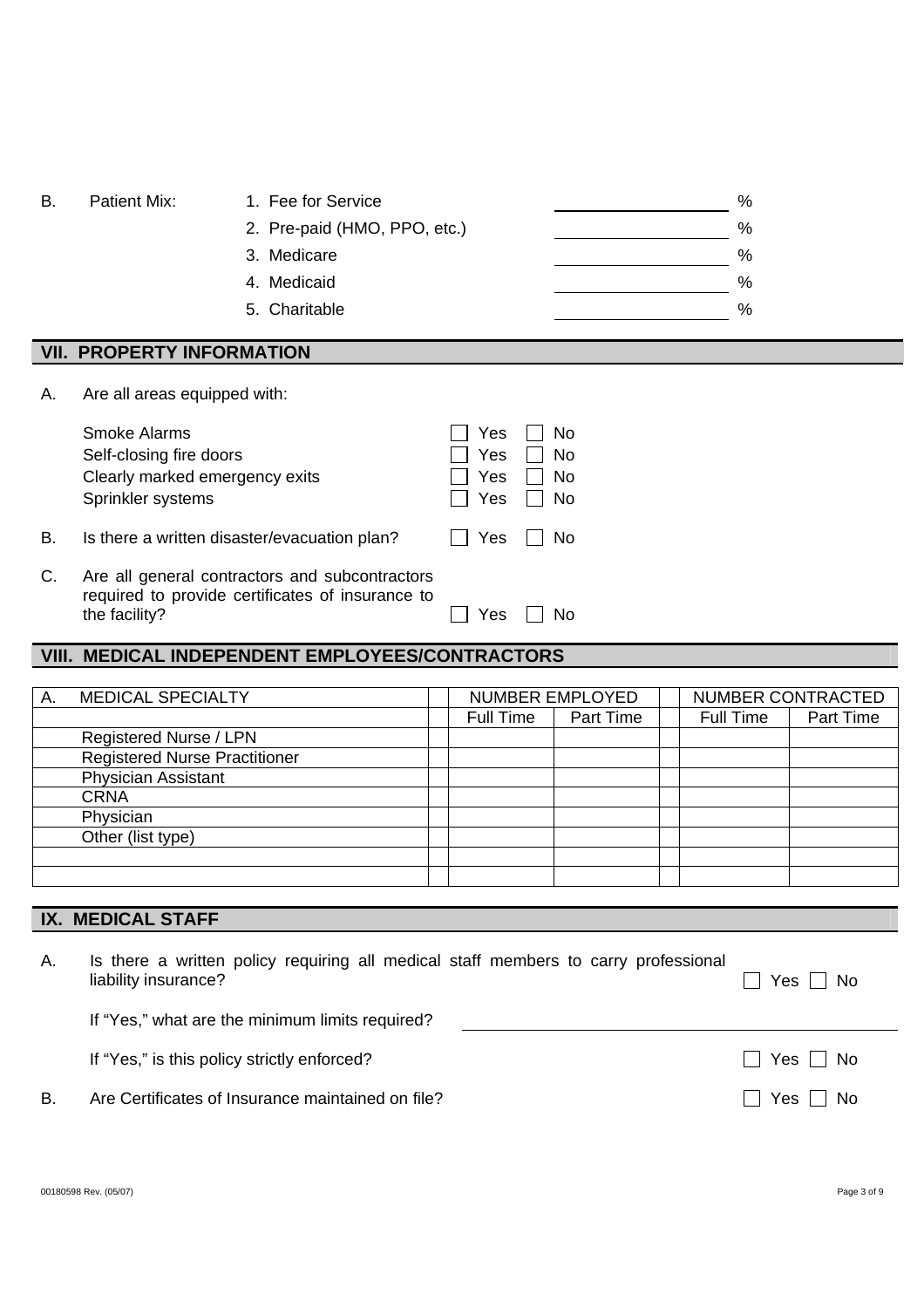| C. | Are there established procedures to utilize the National Practitioner Data Bank during<br>the credentialling and reappointment process?            | Yes<br>No   |
|----|----------------------------------------------------------------------------------------------------------------------------------------------------|-------------|
| D. | Are court records checked to verify suits against Applicants or Reappointees:                                                                      | No<br>Yes   |
| Е. | Is Board Certification a requirement for active medical staff privileges?                                                                          | Yes<br>No   |
|    | If not, what percentage of your medical staff is:                                                                                                  |             |
|    | <b>Board Certified:</b><br><b>Board Eligible:</b>                                                                                                  |             |
|    | X. ACCREDITATION                                                                                                                                   |             |
|    | JCAHO, Expiration Date:<br>AAAHC, Expiration Date:<br>Full<br>Other<br>Contingent (attach copy of report)<br>None<br>Medicare/Medicaid Approval    |             |
|    | Have you ever been denied accreditation?                                                                                                           | Yes<br>No   |
|    | If "Yes", for what reason?<br><u> 1980 - Jan Stein Stein Stein Stein Stein Stein Stein Stein Stein Stein Stein Stein Stein Stein Stein Stein S</u> |             |
|    |                                                                                                                                                    |             |
|    |                                                                                                                                                    |             |
|    | XI. RISK MANAGEMENT / QUALITY ASSURANCE                                                                                                            |             |
| Α. | Is there a written statement by the Board of Directors endorsing risk management?                                                                  | Yes<br>No.  |
| В. | Is there a written Quality Assurance Plan organized and implemented on a departmental<br>basis?                                                    | Yes<br>No.  |
| C. | Does applicant edit or sell publications, video tapes or other media?                                                                              | Yes ∐<br>No |
|    | If "Yes," please explain.                                                                                                                          |             |
|    |                                                                                                                                                    |             |
| D. | Are all Nursing Personnel oriented and trained before serving in surgery areas?                                                                    | Yes<br>No.  |
| Е. | Are there written agreements with other health care facilities and internal protocols guiding<br>the transfer of any patient?                      | Yes<br>No.  |
| F. | Is there a policy requiring all Anesthetists to remain with patients during the entire time of<br>surgery?                                         | Yes<br>Nο   |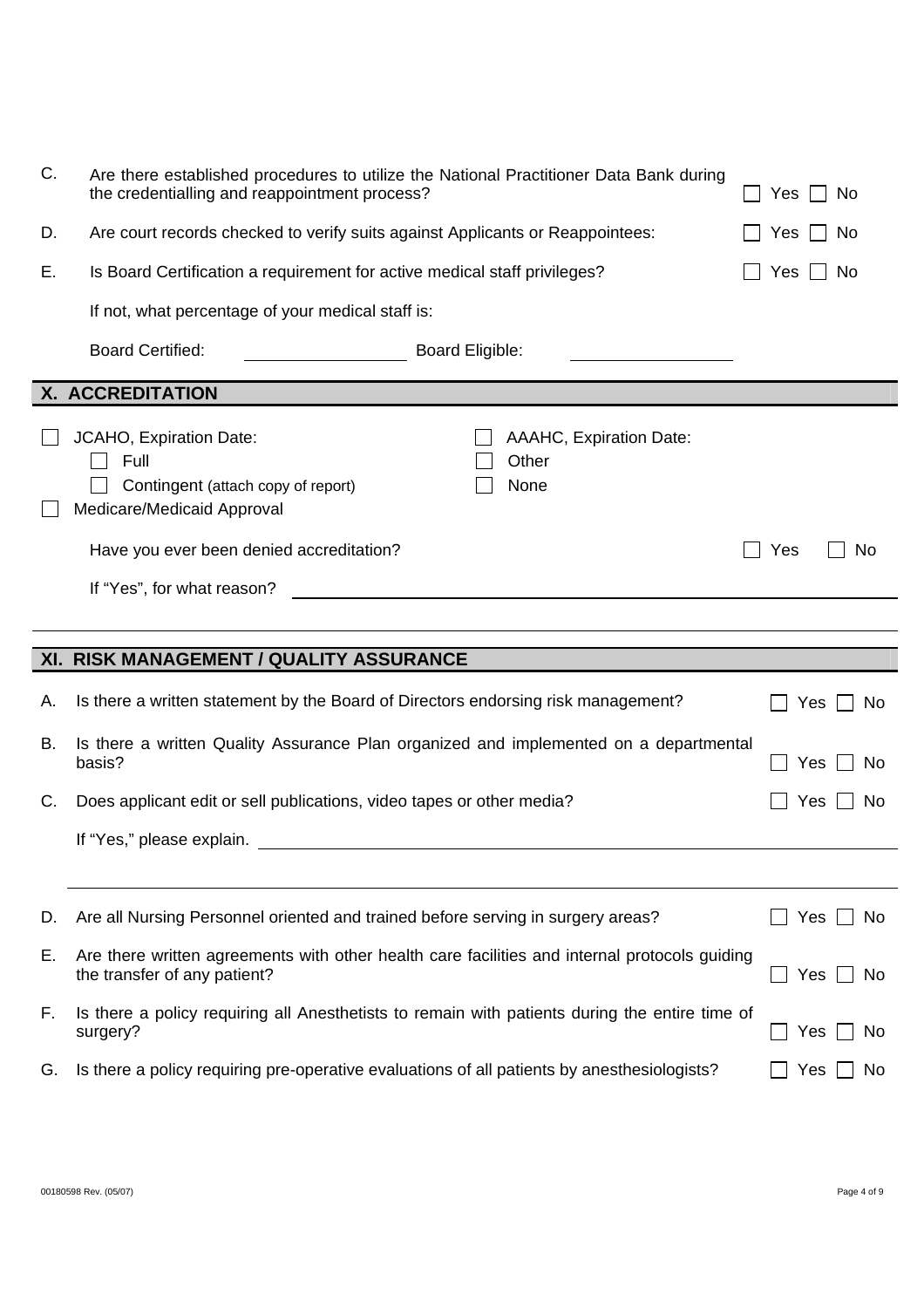# **XII. LOSS INFORMATION**

| <b>DATE OF</b>  | <b>DATE OF</b> | <b>ALLEGATION</b> | <b>STATUS*</b> | <b>AMOUNT</b>   | <b>AMOUNT</b> |
|-----------------|----------------|-------------------|----------------|-----------------|---------------|
| <b>INCIDENT</b> | <b>CLAIM</b>   |                   |                | <b>RESERVED</b> | <b>PAID</b>   |
|                 |                |                   |                |                 |               |
|                 |                |                   |                |                 |               |
|                 |                |                   |                |                 |               |
|                 |                |                   |                |                 |               |
|                 |                |                   |                |                 |               |
|                 |                |                   |                |                 |               |
|                 |                |                   |                |                 |               |
|                 |                |                   |                |                 |               |
|                 |                |                   |                |                 |               |
|                 |                |                   |                |                 |               |
|                 |                |                   |                |                 |               |
|                 |                |                   |                |                 |               |
|                 |                |                   |                |                 |               |
|                 |                |                   |                |                 |               |
|                 |                |                   |                |                 |               |
|                 |                |                   |                |                 |               |
|                 |                |                   |                |                 |               |
|                 |                |                   |                |                 |               |
|                 |                |                   |                |                 |               |
|                 |                |                   |                |                 |               |
|                 |                |                   |                |                 |               |
|                 |                |                   |                |                 |               |
|                 |                |                   |                |                 |               |

\* Status should be shown as (O)pen, (C)losed, (I)ncdent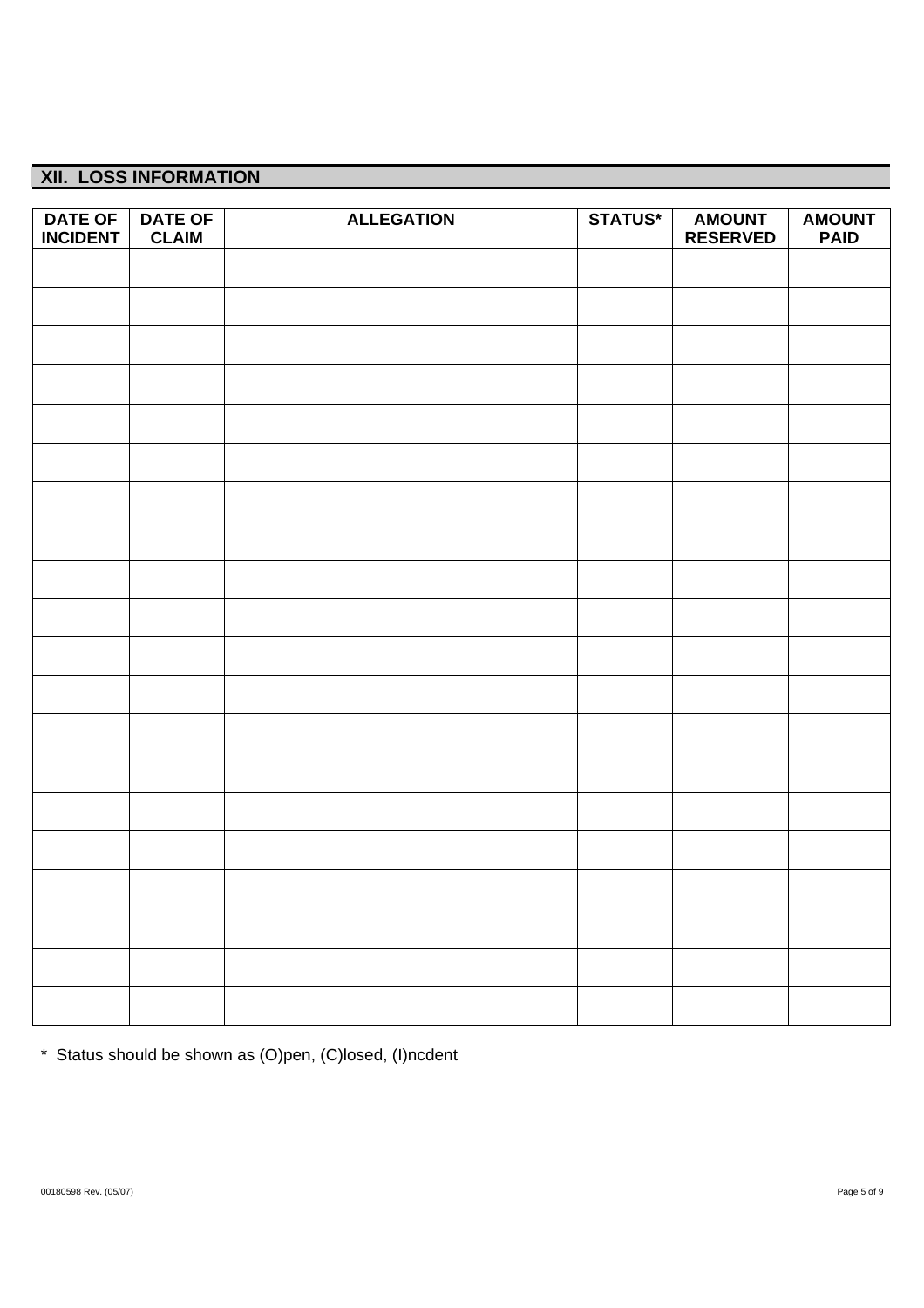# **XIII. SCHEDULE OF SURGICAL PROCEDURES**

| <b>General Surgery</b><br><b>Procedures</b>              | No. of Procedures<br><b>Performed Annually</b> | <b>Eye Surgery Procedures</b>        | No. of Procedures<br><b>Performed Annually</b> |
|----------------------------------------------------------|------------------------------------------------|--------------------------------------|------------------------------------------------|
|                                                          |                                                |                                      |                                                |
|                                                          |                                                |                                      |                                                |
|                                                          |                                                |                                      |                                                |
| <b>Plastic Surgery Procedures</b>                        |                                                | <b>Urology Surgery Procedures</b>    |                                                |
|                                                          |                                                |                                      |                                                |
|                                                          |                                                |                                      |                                                |
|                                                          |                                                |                                      |                                                |
|                                                          |                                                |                                      |                                                |
| Ob/Gyn Procedures*                                       |                                                | <b>Orthopedic Surgery Procedures</b> |                                                |
|                                                          |                                                |                                      |                                                |
|                                                          |                                                |                                      |                                                |
|                                                          |                                                |                                      |                                                |
| * Termination of Pregnancy should be divided as follows: |                                                |                                      |                                                |

TOP –  $1^{st}$  Trimester;  $TOP - 2^{nd}$  Trimester;  $TOP - 3^{rd}$  Trimester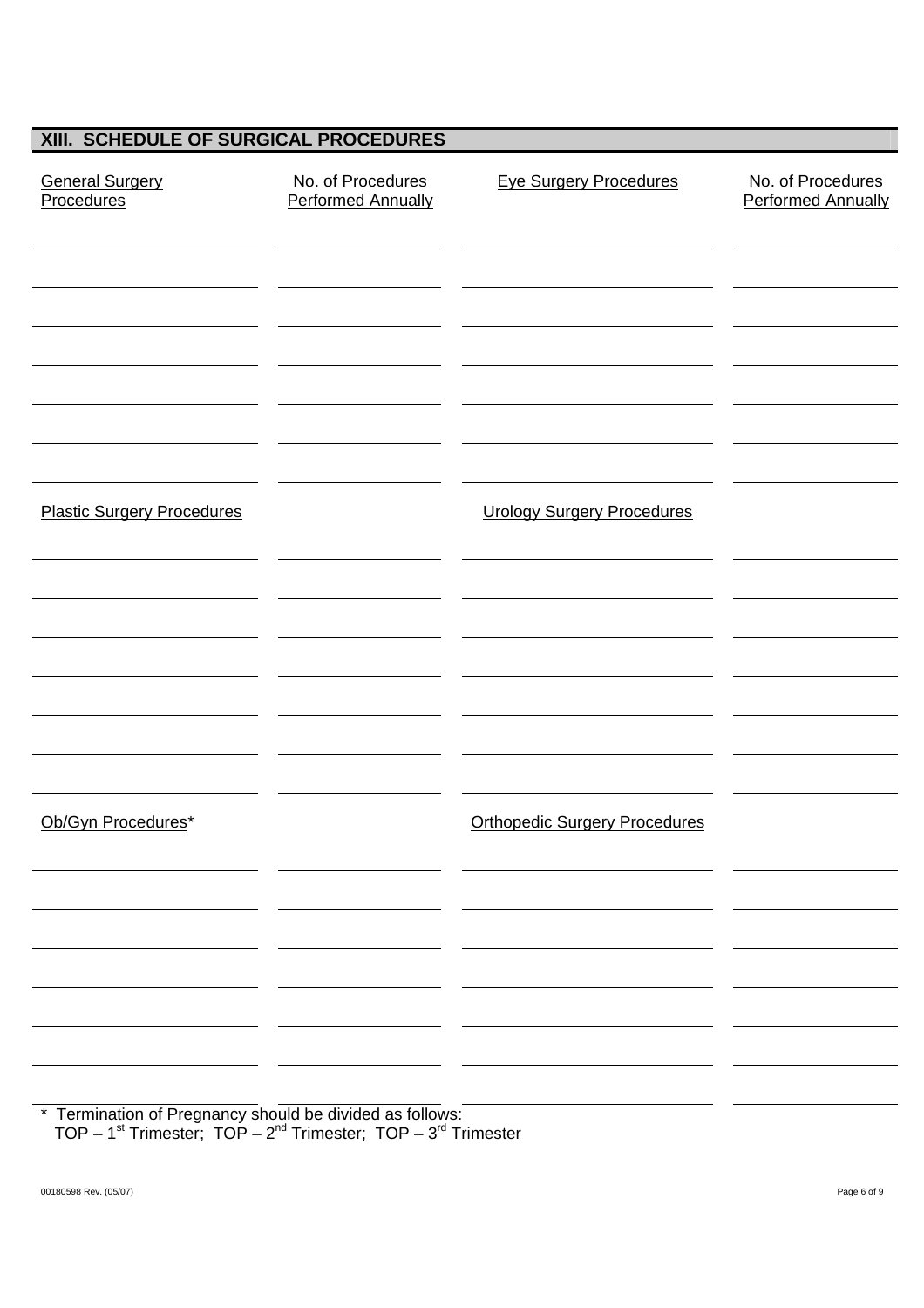| Ear, Nose, Throat Procedures | No. of Procedures<br><b>Performed Annually</b> | Miscellaneous Surgical<br>Procedures | No. of Procedures<br><b>Performed Annually</b> |
|------------------------------|------------------------------------------------|--------------------------------------|------------------------------------------------|
|                              |                                                |                                      |                                                |
|                              |                                                |                                      |                                                |
|                              |                                                |                                      |                                                |
|                              |                                                |                                      |                                                |
|                              |                                                |                                      |                                                |

#### **XIV. TO COMPLETE THIS APPLICATION, PLEASE ATTACH:**

- A. Articles of Incorporation for all entities listed in question II.
- B. A list of all premises owned, occupied, rented or leased by the applicant in which patient care is rendered. Please provide age, construction, number of stories, fire protection, and type of usage for each location.
- C. Corporate organization chart illustrating relationships among all affiliates.
- D. A loss experience report from present and past insurers listing all open or closed claims for past five years, including reserve or payment amounts, defense costs and current status. If not available, please explain.
- E. Most recent audited annual report.
- F. State inspection report, if not JCAHO accredited, or JCAHO and AAAHC accreditation.
- G. All contracts with the contracted physicians.
- H. Medical staff bylaws.
- I. Any policy or resolution indicating insurance requirements for medical staff members.
- J. A written summary of the applicant's risk management and credentialing process.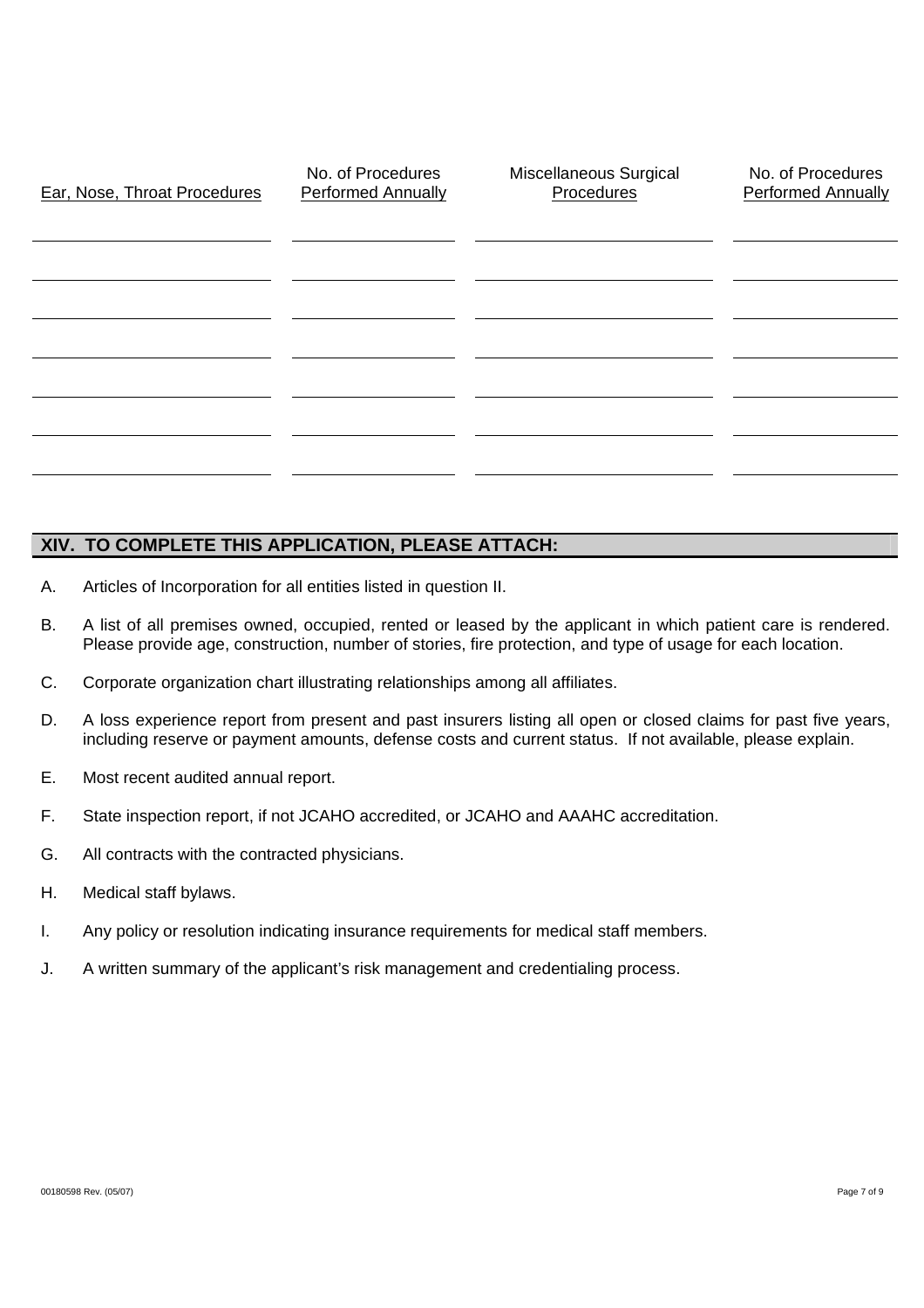Any binder of coverage issued by the Company as a result of this application is contingent upon compliance with applicable Federal/State Regulations, Company Underwriting Criteria and Risk Management Inspection Regulations.

I understand that falsification or material inaccuracy of any part of the above information can result in the immediate cancellation of my policy, and that no claims shall be paid nor coverage provided in the event of such falsification or material inaccuracy. I agree to be bound by the terms and conditions contained in the policy to be issued, in the event this application is approved.

I hereby certify that the above information is correct, and that I have no knowledge of any incidents, pending claims, or any other activities that might result in a claim other than these listed on this application. I authorize release and exchange of information involving underwriting or claims matters among insurance carriers.

Officer of Applicant (Signature Required) Title Date

Signing this application does not bind any carriers to complete the insurance. All information requested in this application is considered material and important. If any carrier agrees to be bound under the terms of this application, your policy is void if you withhold any information from us, mislead us, or attempt to defraud or lie to us about any matter contained in this application.